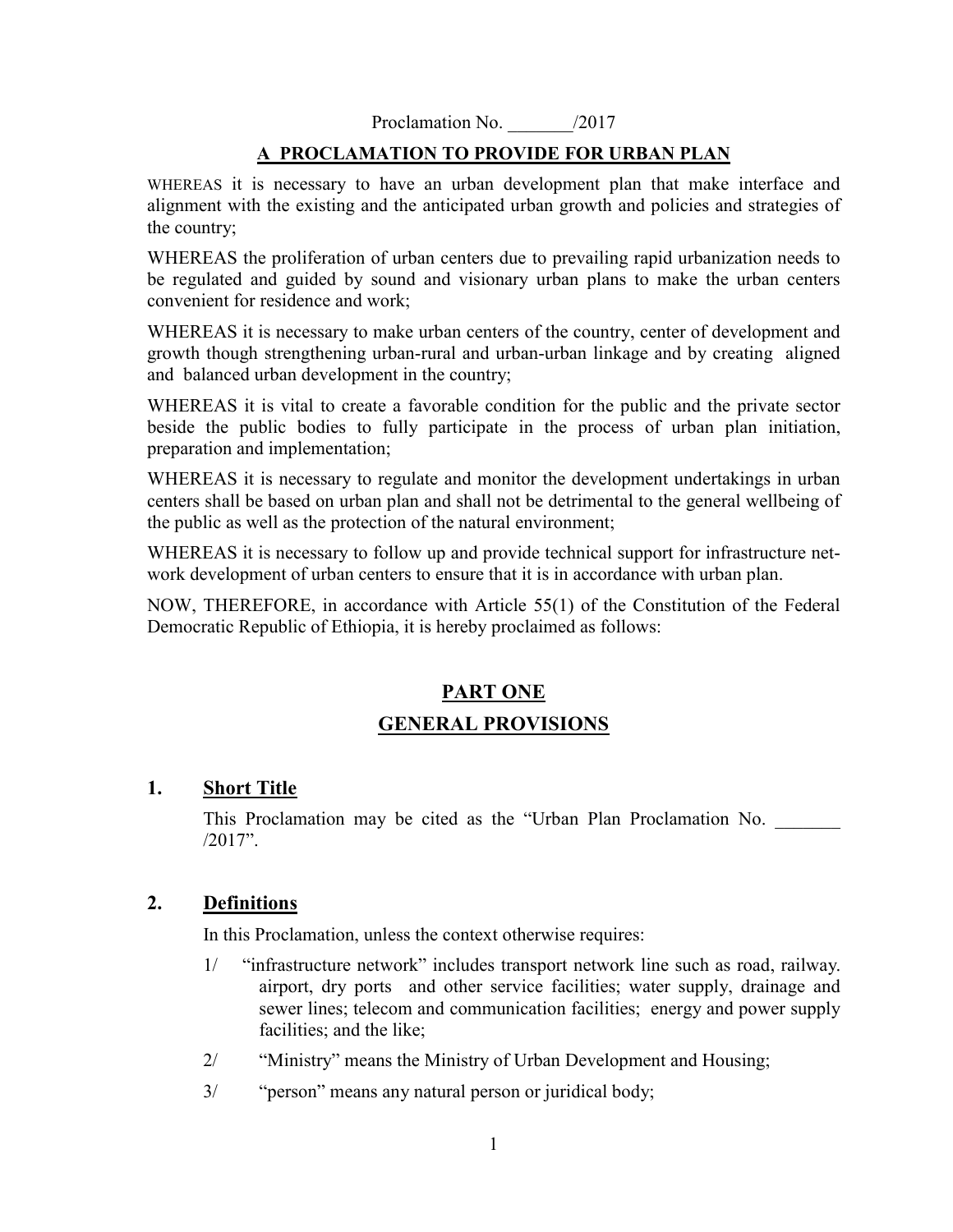- 4/ "plan" means a legal document supported by maps and text report to guide urban development and urban system to achieve the anticipated objective and prepared for a predetermined period of time within delineated planning boundary of a country, regional states, urban center or rural growth centers;
- 5/ "Regional State" means any region referred to in Article 47(1) of the Constitution of the Federal Democratic Republic of Ethiopia and includes the Addis Ababa and Dire Dawa city administrations;
- 6/ "rural growth center" means any locality with a population less than 2000, and serves as center to supply socio-economic services and serve as administration center for environs;
- 7/ "urban administration" means an organ established by law to exercise the powers and functions of urban administration;
- 8/ "urban administration boundary" means an urban area administration boundary, directly falls under the jurisdiction of the urban administration, where its boundary and coverage area may be similar with or wider than the urban plan boundary and encompasses spaces that does not have land use plan;
- 9/ "urban plan boundary" means an urban area plan boundary where land use plan prepared and implemented based on the delineated map of the urban plan for a determined planning period; its boundary and coverage area may be similar with or inside the urban administrative boundary;
- 10/ "urban center" means any locality having municipal administration or a population of 2000 or more, of which 50% of its labor force is primarily engaged in non-agricultural activities;
- 11/ "violation of plan" include unauthorized change and implementation of the approved land use plan functions and violations of other provisions;
- 12/ any expression in the masculine gender includes the feminine.

### **3. Scope of Application**

This Proclamation shall be applicable on national and regional urban development spatial plan; city-wide urban plan and sketch plan preparation and implementation.

### **4. Basic Principles**

 Any process of urban plan preparation and implementation in accordance with this Proclamation shall consider the following basic principles:

- 1/ consideration of policies, strategies and programs which are prepared at national and regional levels;
- 2/ consideration of urban-rural and urban-urban linkages;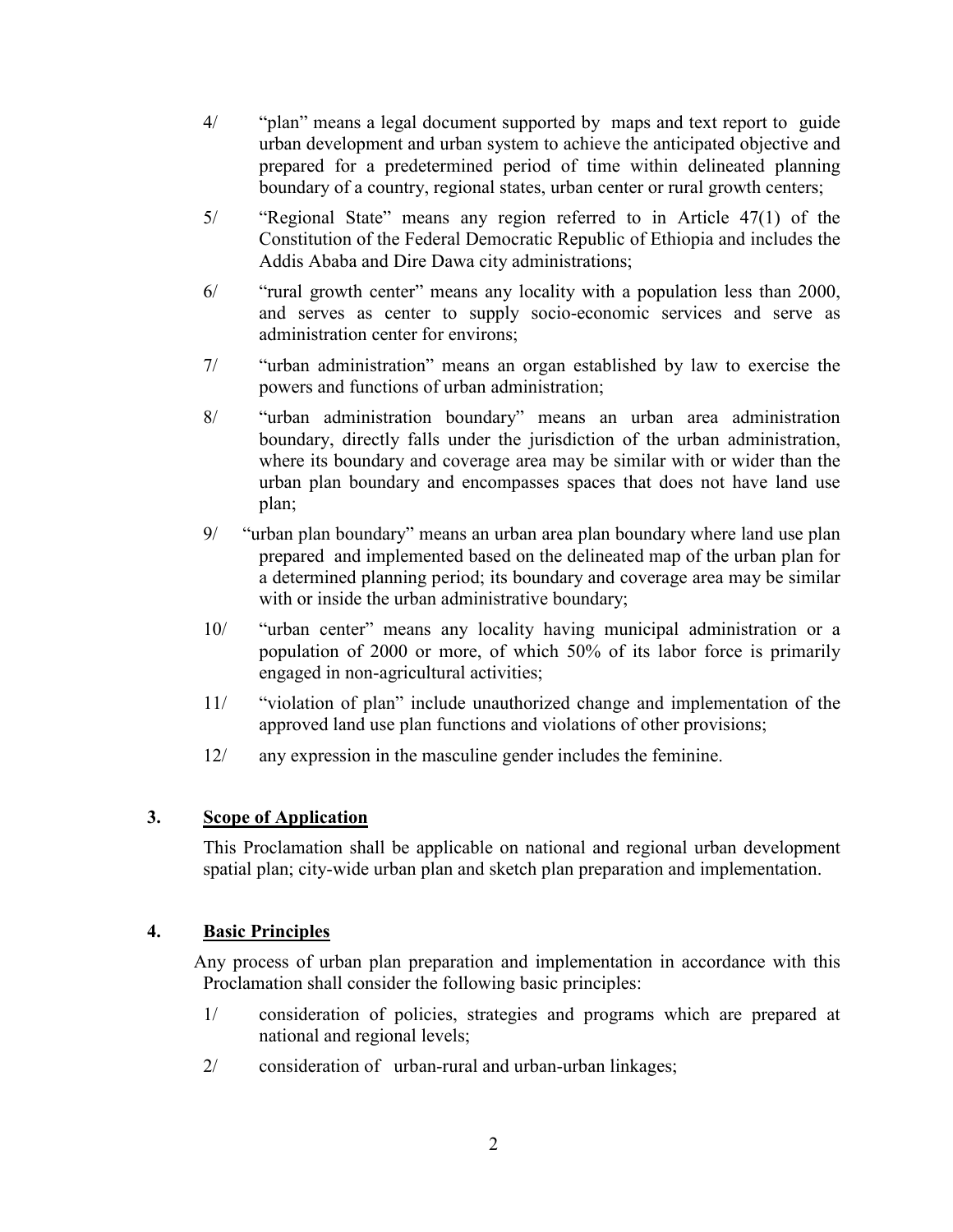- 3/ leading urban plan preparation and implementation through public and stakeholders' active participation and ownership;
- 4/ preservation and restoration of archeological, historical and heritages as well other natural resources that need due attention;
- 5/ consideration of continuity of sustainable socio-economic life of the displaced citizens as a result of development at urban expansion and urban redevelopment areas in the process of urban plan preparation and implementation;
- 6/ consideration of optimal densification so as to use land efficiently;
- 7/ consideration of making urban centers resilient to climate changes, clean from pollution and furnished with green infrastructure.

# **PART TWO BOUNDARY OF URBAN, BASE MAP AND HIERARCHY OF PLAN**

## **5. Boundary of Urban Centers**

- 1/ Urban centers shall have their own distinct and demarcated urban administrative boundary which is the same with urban plan boundary or with wider coverage area than urban plan boundaries.
- 2/ Unban administrative boundary of urban center shall be delineated through creating common understanding among urban administrations and other pertinent adjusted administrative bodies.
- 3/ If delineation of unban plan boundary of urban center is not possible pursuant to sub-article (2) of this Article, concerned higher administrative bodies shall give decision.

### **6. Base Map**

- 1/ Base map shall portray the topographic features of a particular area, basically information of man-made and natural features.
- 2/ Updated base map shall be prepared using modern surveying tools and technologies for the preparation of any urban plan.
- 3/ Base maps preparation shall have uniformity and aligned with the national geodetic network system.
- 4/ Secure ground control points to be used of base map preparation shall be fixed in different places with optimal number and density.

### **7. Hierarchy of Plan**

In accordance with this Proclamation there shall be the following hierarchies of plans: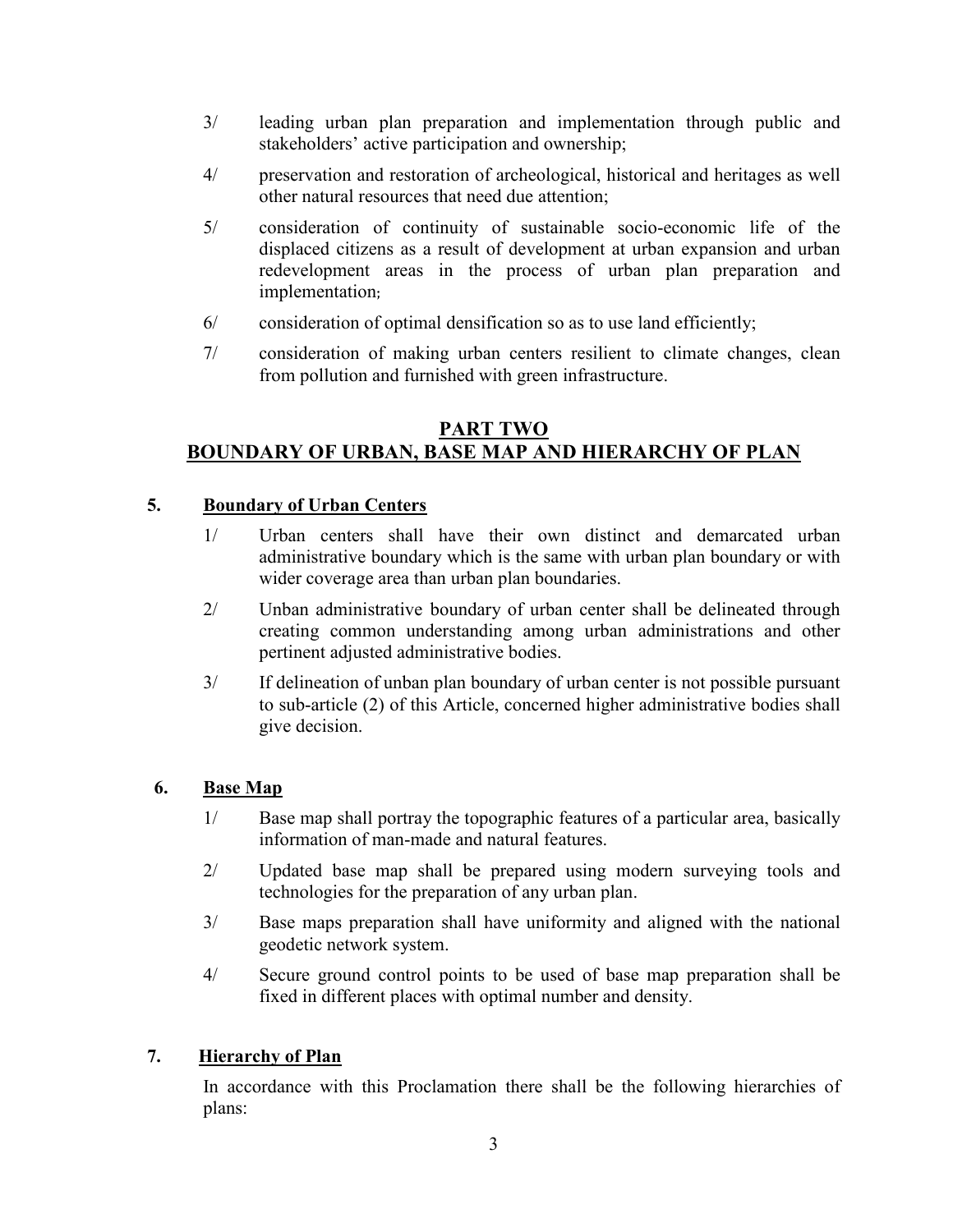- 1/ national urban development spatial plan;
- 2/ regional urban development spatial plan;
- 3/ city-wide plan;
- 4/ sketch plan.

### **8. National Urban Development Spatial Plan**

- 1/ National urban development spatial plan is a type of plan portrays national level urban development and urban system and shall have the following components:
	- a) major development corridors, the country's urban system, land use system of the country based on national policies, strategies and programs;
	- b) urban-rural and urban-urban linkage;
	- c) development potential resources, industrial sites, infrastructure networks, growth poles, water bodies, forests, mineral sites, heritage and tourism areas and the like;
	- d) continental and international integration explanatory notes;
	- e) documents supported by maps and text reports.
- 2/ Any national urban development spatial plan shall be valid for a period of 20 to 40 years from the date of its approval.

### **9. Regional Urban Development Spatial Plan**

- 1/ Regional urban development spatial plan is a type of plan portrays the regional urban development and urban system and it shall have the following components:
	- a) major development corridors, regional urban system and future land use system of the region based on national and regional policies, strategies and programs;
	- b) urban-rural and urban-urban linkage;
	- c) development potentials resources, industrial sites, infrastructure networks, growth poles, water bodies, forests, mineral sites, heritage and tourism areas and the like at regional level;
	- d) inter-regional integration explanatory notes;
	- e) documents supported by maps and text reports.
- 2/ Any regional urban development spatial plan shall be valid for a period of 20 to 40 years from the date of its approval.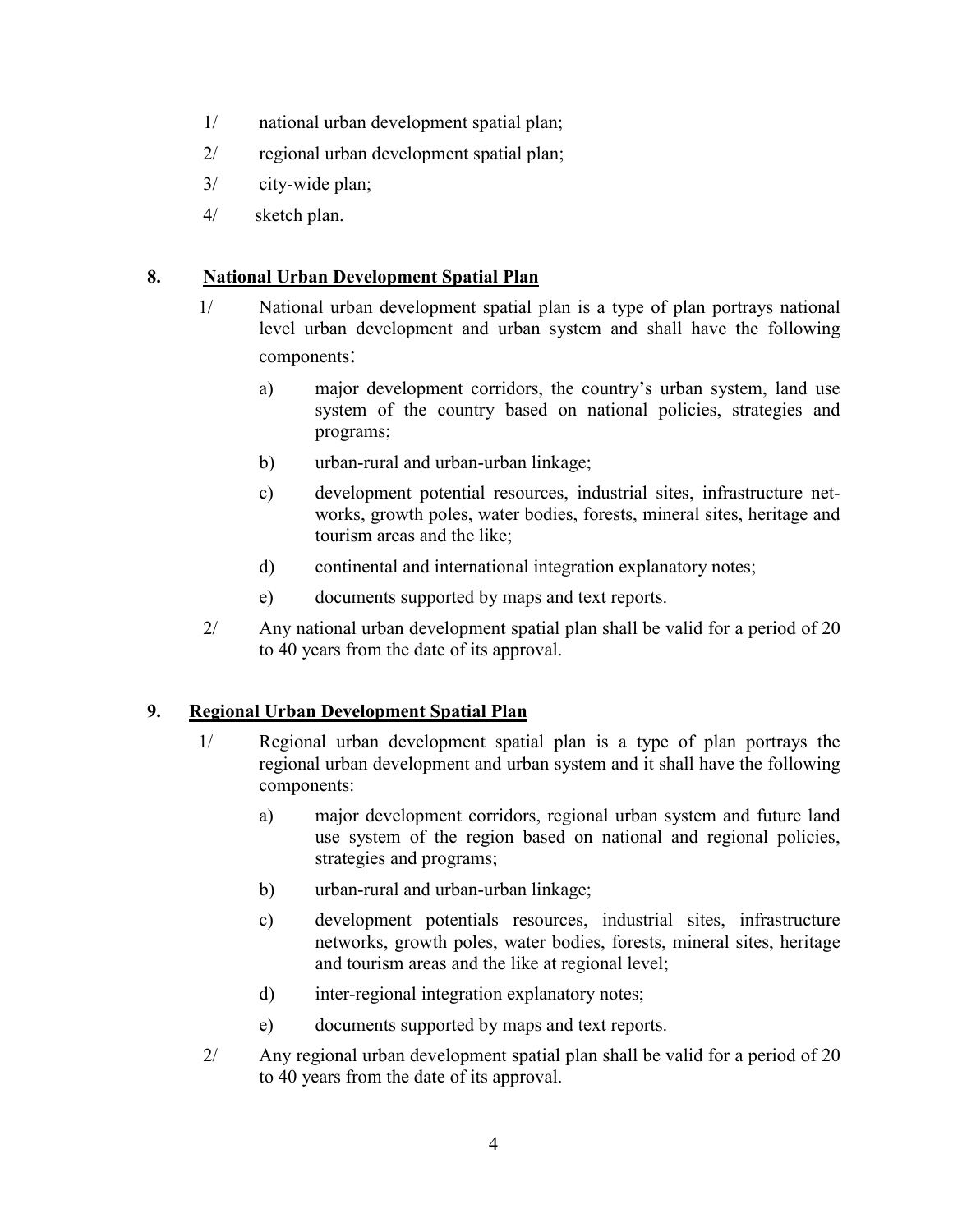### **10. City-wide Plan and Detail Implementation Plans**

- 1/ City-wide plan are plans prepared at urban level and contain the following types plan:
	- a) structure plan;
	- b) strategic plan;
	- c) basic plan;
	- d) sketch plan
- 2/ Detailed implementation plans, that are to be used to implement the structure or strategic plans, contain the following types plan:
	- a) neighborhood development plan;
	- b) urban design.

## **11. Structure Plan**

- 1/ A structure plan shall be prepared for urban centers having population number more than 100,000 and it shall have the following components:
	- a) balanced social, economic, physical and environmental growth;
	- b) linkage of the urban center with its nearby rural hinterlands and other urban centers;
	- c) the magnitude and growth direction of the urban center;
	- d) principal land use functions; roads and other infrastructural networks;
	- e) institutional setup, budget and the implementation scheme;
	- f) have documents supported by maps and text reports.
- 2/ During the preparation of structure plan, as a showcase, at least two neighborhood development plans shall be prepared in two sections of the urban center.
- 3/ Any structure plan shall be valid for a period of 10 years from the date of its approval.

### **12. Strategic Plan**

- 1/ A strategic plan shall be prepared for urban centers with population of 20,000 to 100,000 and it shall have the following components:
	- a) balanced social, economic, physical and environmental growth;
	- b) linkages of the urban center with its nearby rural hinterlands and other urban centers;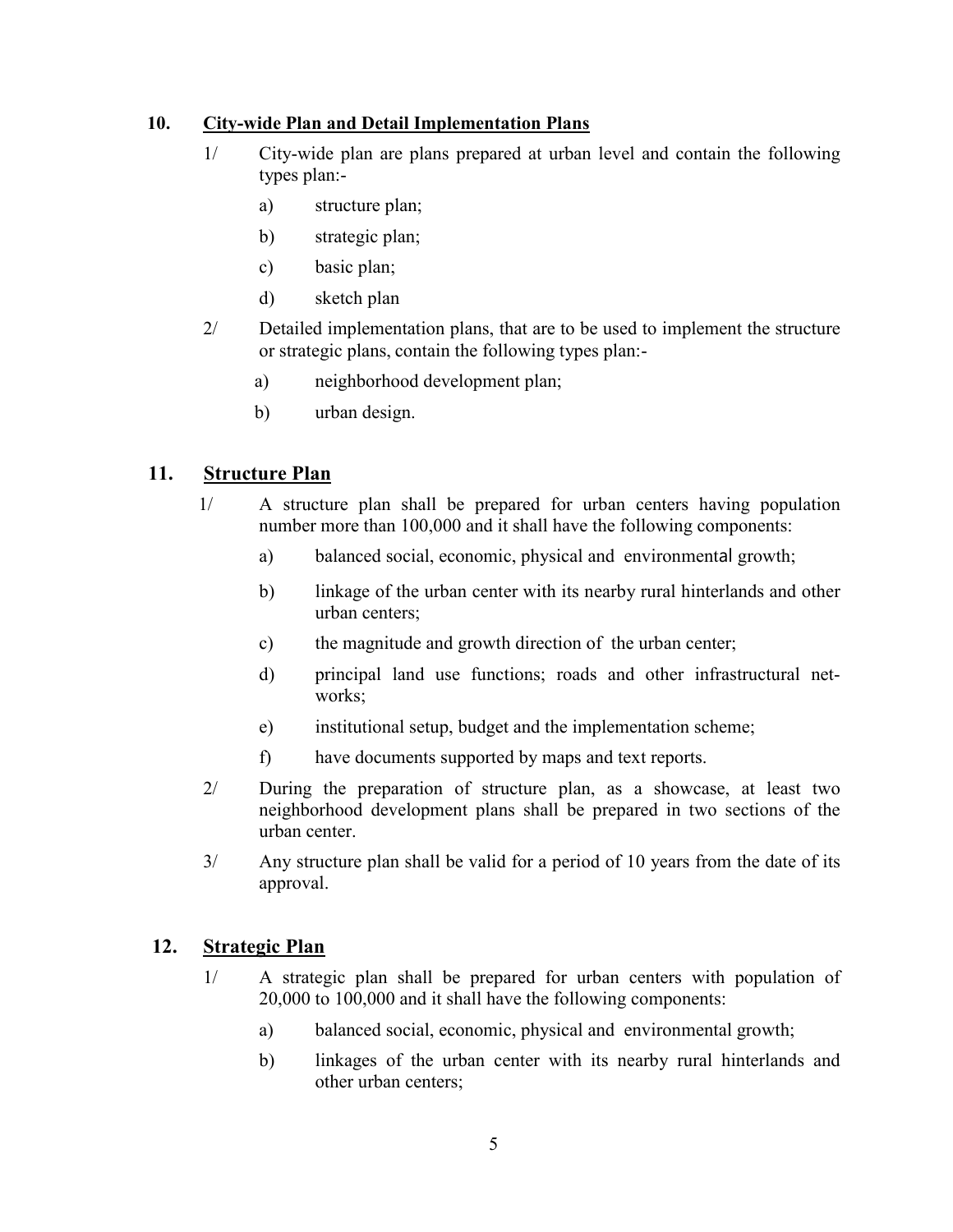- c) the magnitude and growth direction of the urban center;
- d) principal land use functions; roads and other infrastructural networks:
- e) detailed urban institutional setup, budget and the implementation scheme;
- f) documents supported by maps and text reports.
- 2/ During the preparation of strategic plan, as a showcase, one neighborhood development plan shall be prepared.
- 3/ Any strategic plan shall be valid for a period of 10 years from the date of approval.

### **13. Basic Plan**

- 1/ A basic plan, which is directly to be implementable without the need for neighborhood development plan, shall be prepared for urban centers with population of 2000 to 19,999 and contain the following components:
	- a) detail socio-economic studies;
	- b) detail land use functions; roads and other infrastructure net-works;
	- c) linkages of the urban center with its nearby rural hinterlands and other urban centers;
	- d) the magnitude and growth direction of the urban center;
	- e) institutional setup, budget and the implementation scheme;
	- f) documents supported by maps and text reports.
- 2/ Any basic plan shall be valid for a period of 5 to 10 years from the date of its approval.

#### **14. Neighborhood Development Plan**

- 1/ Neighborhood development plan is detail implementation plan prepared to implement structure or strategic plans of urban centers, and shall contain the following components:
	- a) detailed land use, building height, density of the site, the nature of roads and infrastructure net-work;
	- b) housing typology and organization of the neighborhood;
	- c) urban sites that need renovation and upgrading as well as detail social, economic, physical and environmental studies;
	- d) institutional setup, budget and the implementation scheme;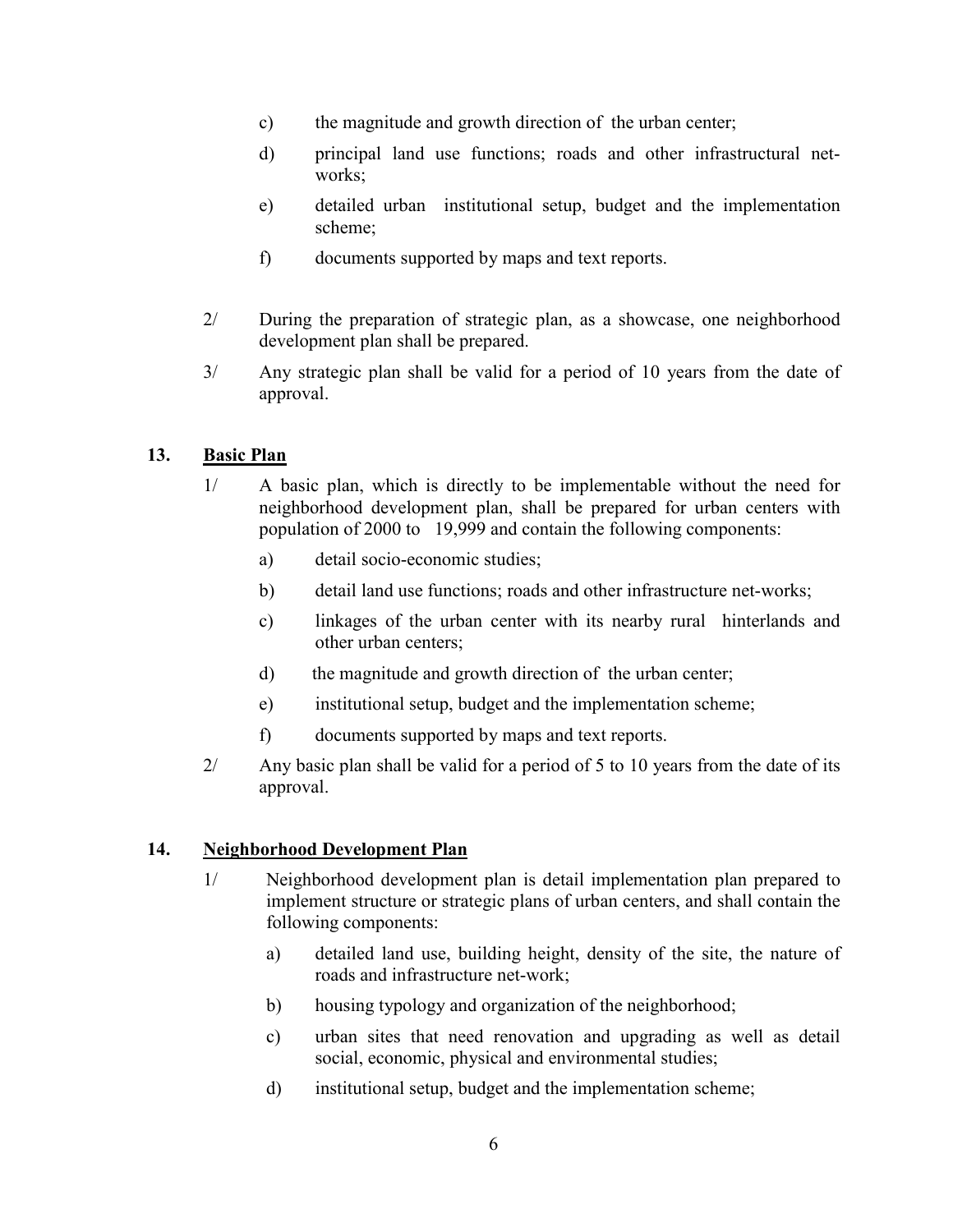- 2/ Any neighborhood development plans that are prepared adjacently at the same time or otherwise shall create alignment and compatibility with each other.
- 3/ The neighborhood development plan shall serve in conformity with validity period of the structure plan or strategic plan.

# **15. Urban Design**

- 1/ Urban design shall be prepared based on neighborhood development plan and shall have the following components:
	- a) building set-up and height;
	- b) construction inputs of buildings and paintings;
	- c) elements that could beautify public spaces, settings of roundabouts, monuments;
	- d) transport and other service provision facilities.
- 2/ Urban design shall be prepared in core areas of the city that have major significant contribution for social, economic, cultural, greenery development of the urban with a view of making sites attractive.
- 3/ Urban design shall serve in conformity with validity period of the neighborhood development plan.

### **16. Sketch Plan**

- 1/ Sketch plan shall be prepared for rural growth center with population of less than 2000 and shall have the following components:
	- a) general growth direction of a given rural growth center;
	- b) major land use functions;
	- c) roads and other infrastructure networks.
- 2/ Sites selected for rural growth center shall have a soil type conducive for construction, be accessible to water sources, not dispose of fertile arable land and shall be appropriate centers for surrounding rural areas.
- 3/ Any sketch plan shall be valid for a period of 5 to 10 years from the date of its approval.

# **PART THREE URBAN PLAN PREPARATION AND IMPLEMENTATION**

# **17. Urban Plan Initiation and Preparation**

1/ Dwellers, stakeholders or any concerned body may initiate the preparation of urban plan or detailed implementation plan.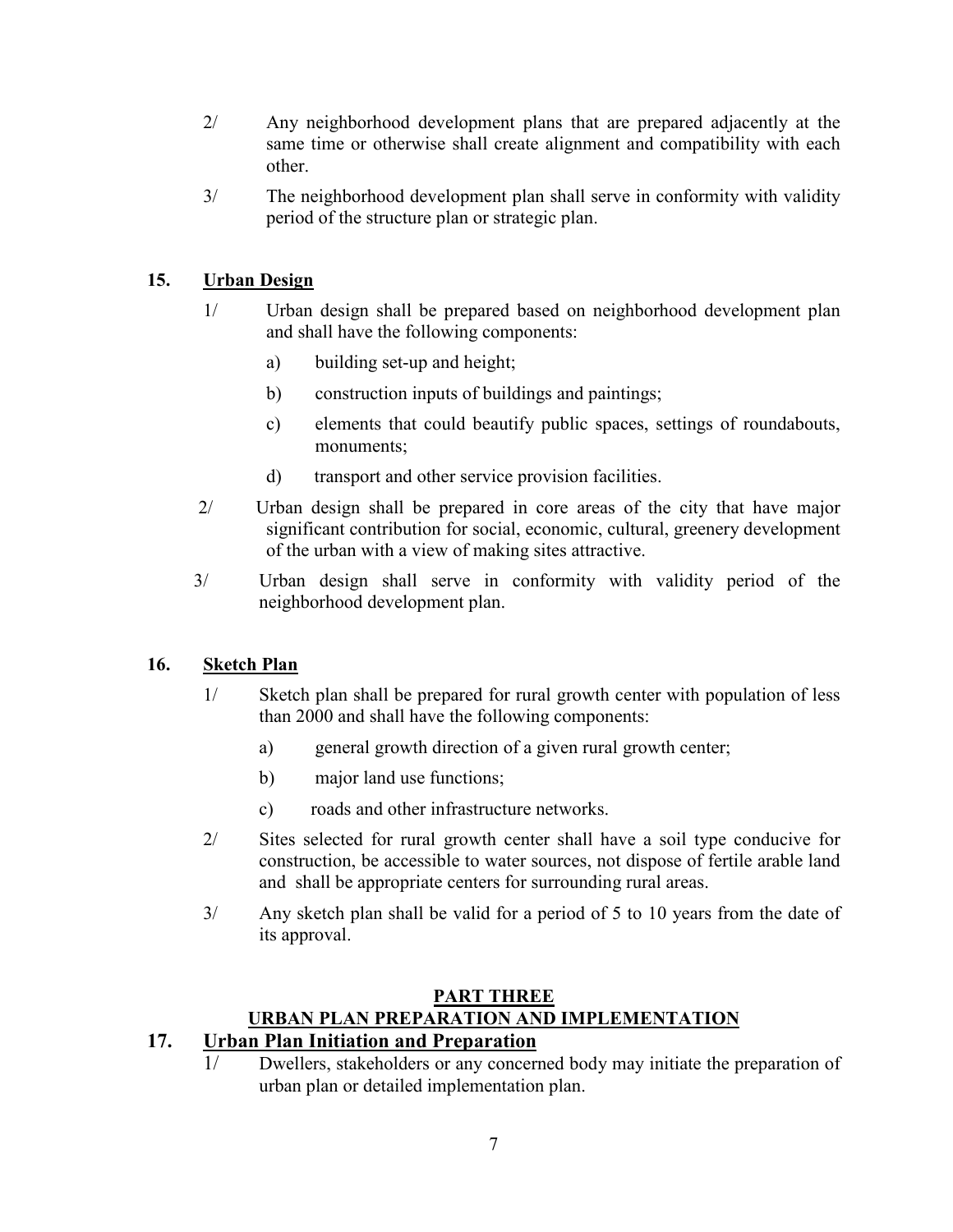- 2/ Adequate awareness creation activity shall be conducted to urban dwellers and stakeholders on desired objective, before commencement of any urban plan preparation.
- 3/ An initiation for urban plan preparation shall be implemented when it is approved by an authorized body.
- 4/ During urban plan preparation there shall be a distinct and independent infrastructure network system plan along with explanatory report.
- 5/ Development activities carried on may be suspended by authorized body when public interest requires change of land use function during urban plan preparation.
- 6/ Any person whose development activity is suspended pursuant to sub-article (5) of this Article shall be treated by appropriate compensation laws.

## **18. Approval of Plans**

- 1/ National urban development spatial plan shall be approved by the Federal Government.
- 2/ Regional urban development spatial plan shall be approved by Regional **State**
- 3/ City-wide urban plan and detail implementation plan shall be approved by urban councils.
- 4/ Notwithstanding the provision of sub-article (3) of this Article, plan that have no urban councils or rural growth center' sketch plan shall be approved by concerned woreda council.

# **19. Publicity of Approved Plans and Copy provision**

- 1/ Approved plans or detailed implementation plans shall be widely familiarized to the public by using any available means of communication.
- 2/ Approved plans or detail implementation plans shall be delivered to concerned bodies.
- 3/ Copies of the approved plans or detail implementation plans shall be provided upon request to any person who has interest in the plan.

### **20. Implementation of Plans**

- 1/ There shall be clear directives and working procedures to support the implementation of plans or detail implementation plans.
- 2/ Necessary budget, human resource, logistics and technology shall be fulfilled to implement approved plan.
- 3/ Development of infrastructure network shall be based on the approved plan of the given urban center.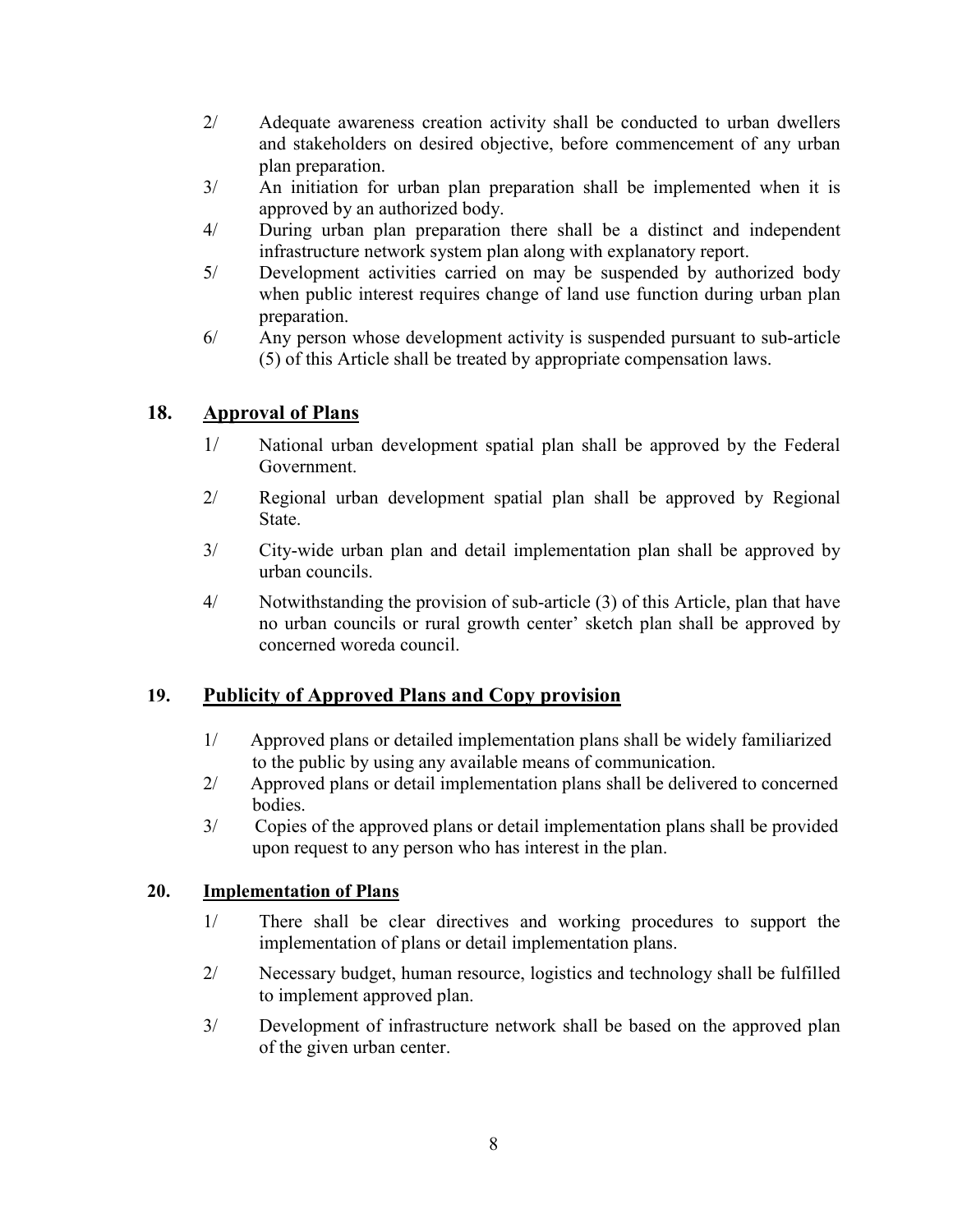### **21. Revision and Modification of Plans and Detail Implementation Plans**

- 1/ Plans may be revised before expiry of its validity period by presenting to the authorized body and upon getting permission.
- 2/ Any approved plan shall be revised before expiry of its validity period and immediately be replaced by the new plan upon expiry of its validity period.
- 3/ If revision of plans work is not completed, in accordance to sub-article (2) of this Article, a body approved the plan before, may extend the existing plan implementation period for not more than two years.
- 4/ If land use function change is found necessary for the public interest, modification of land use function is possible by presenting the plan to the authorized body and upon getting permission.

### **PART FOUR POWERS AND DUTIES OF DIFFERENT ORGANS**

### **22. Powers and Duties of the Ministry**

Without prejudice to the powers and duties provided under other laws, the Ministry shall have the powers and duties to:

- 1/ follow up the proper implementation of this Proclamation, regulations and directives issued pursuant to this Proclamation all over the regions; and provide support to rectify where problems exist.
- 2/ follow up provision of technical and capacity building support to regions.
- 3/ follow up and support institutions working on plans.

### **23. Powers and Duties of Regional States**

 Without prejudice to the powers and duties provided under other laws, each Region State shall have the following powers and duties:

- 1/ direct and coordinate its entire activities in accordance with this Proclamation and establish conducive organizational structure;
- 2/ prepare its regional urban development spatial plan in conformity with the national urban development spatial plan;
- 3/ may issue its regional laws in conformity with this Proclamation.

### **24. Power and Duties of Urban Administration**

 Without prejudice to the powers and duties provided under other laws, each urban administration shall have the following powers and duties: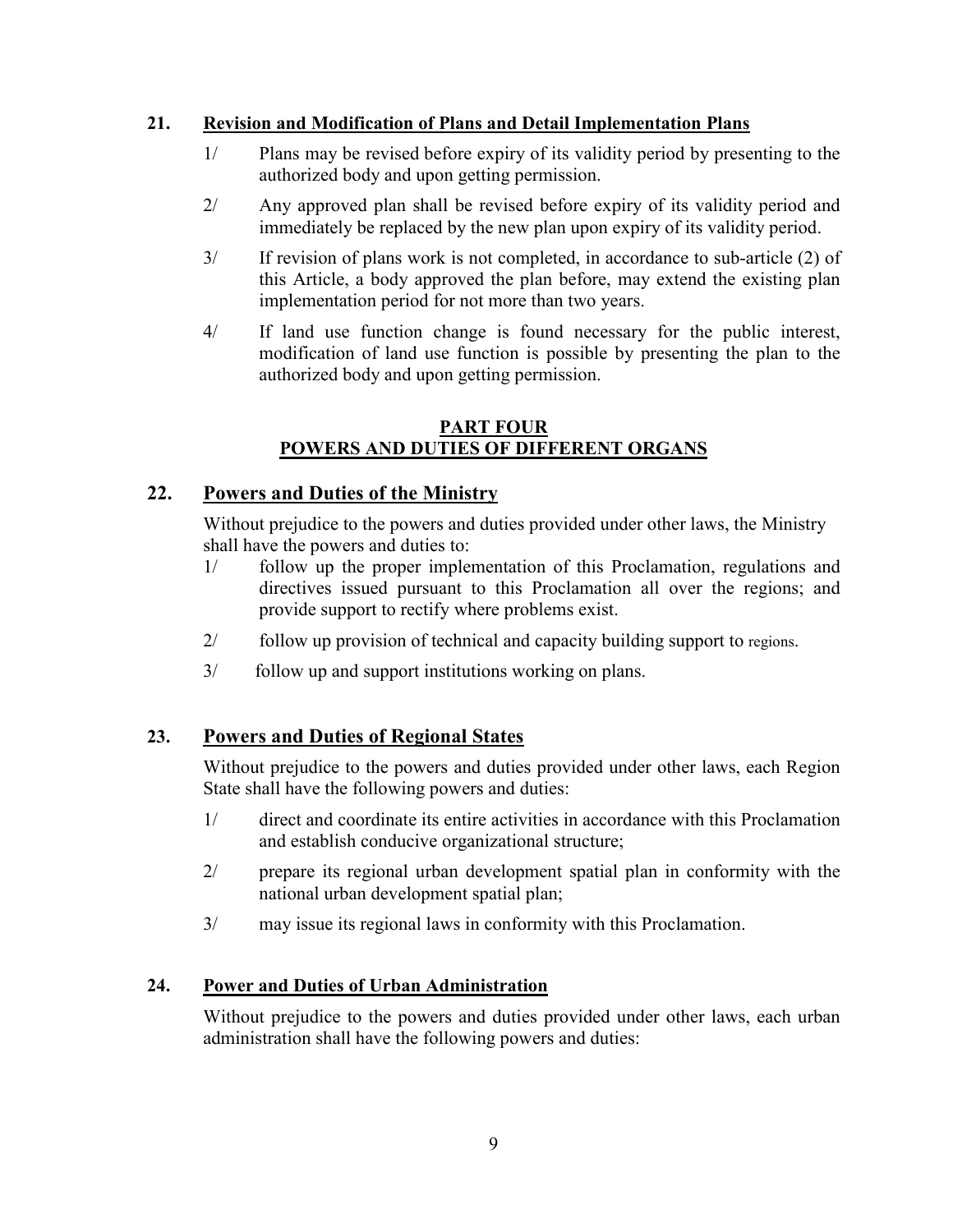- 1/ prepare or cause the preparation of city-wide urban plans or detail implementation plans in conformity with the regional and national urban spatial development plans, as may be appropriate;
- 2/ prepare implementation strategies to implement approved city-wide urban plans or detail implementation plans;
- 3/ monitor and evaluate preparation and implementation of city-wide plans;
- 4/ direct and coordinate its entire activities in accordance with this Proclamation and establish necessary organizational structure.

# **25. Power and Duties of Woreda Administration**

 Without prejudice to the powers and duties provided under other laws, each woreda administration shall have the following powers and duties:

- 1/ follow up and support plan preparation and implementation for urban centers, which are accountable to the Woreda, and rural growth centers;
- 2/ prepare plans for urban centers which have no urban council and sketch plans for rural growth centers;
- 3/ after approval, in accordance to sub-article (2) of this Article, cause the preparation of implementation strategy and conducive organizational structure to implement approved plans or sketch plans.

# **PART FIVE MISCELLANEOUS PROVISIONS**

### **26. Penalty**

- 1/ Any officer or employee who is in charge of implementing this Proclamation and regulations and directives issued hereunder with the intent to obtain for himself or to procure for another person undue advantage:
	- a) implements plans which has not been approved by an authorized body or implement plans after laps of expiry period or implement any suspended plan shall, without prejudice to the nullification implemented plan, be punished with rigorous imprisonment of 3 to 7years and with a fine from Birr 50, 000 up to Birr 100,000;
	- b) involves in the act of violation of an approved plan or induces violation or who provides distorted information with the intent of causing violation on approved plan, shall be punished with rigorous imprisonment of 5 to 10 years and with a fine from Birr 50,000 up to Birr 150,000;
	- c) verifies or cause rectification of plans or detail implementation plans which is not prepared pursuant to law or procedurally in accordance with the established working standards and criteria shall be punished with rigorous imprisonment from 3 to 5 years and with a fine from *Birr* 10,000 up to *Birr* 50,000.